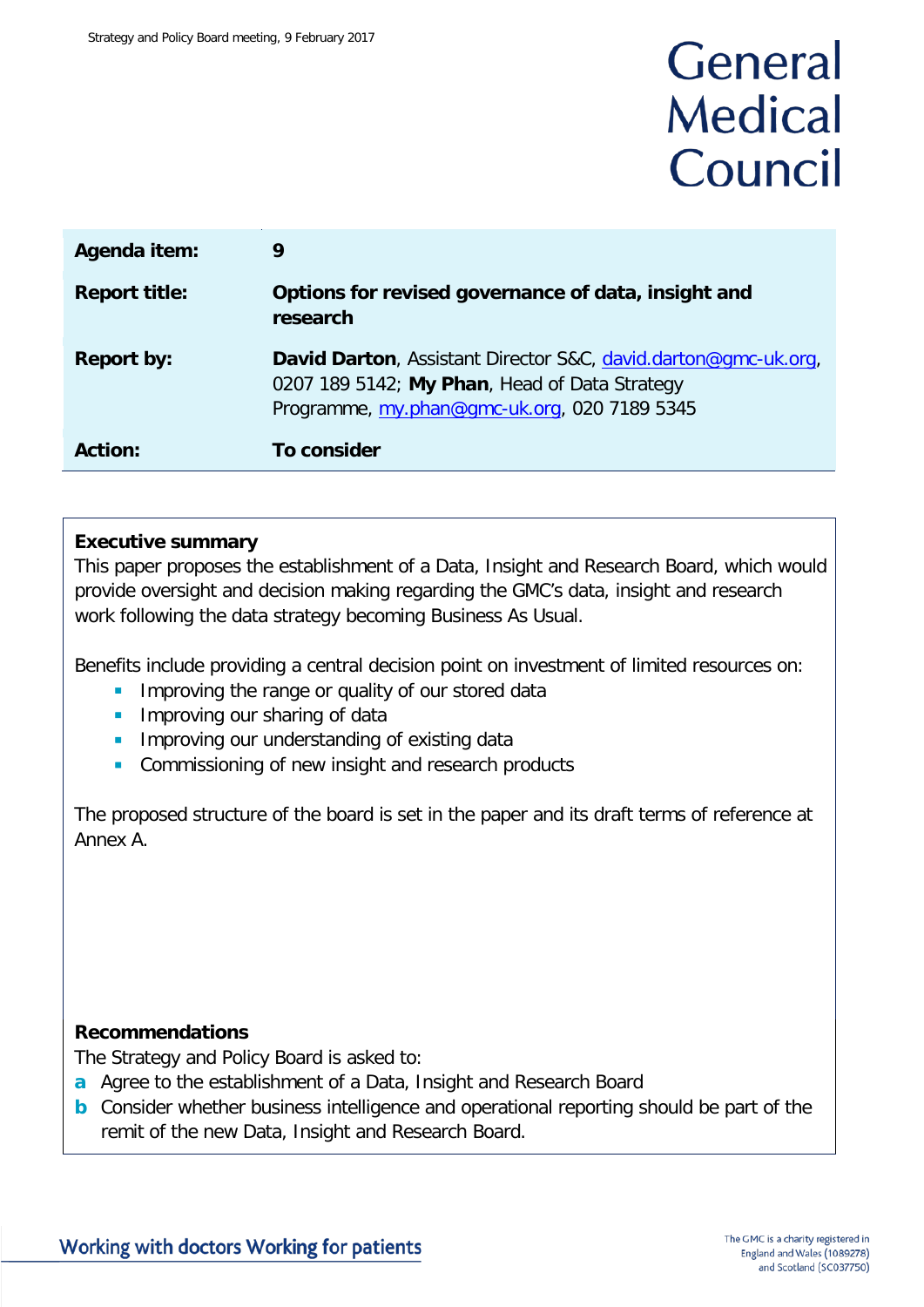### **Strengthening data, insight and research governance**

- **1** Currently the research programme and data strategy (including UKMED) have separate governance arrangements. With the data strategy and UKMED moving to Business As Usual (BAU), it is an appropriate time to consider current arrangements. The focus of the data strategy is moving away from creation of new data products to refining these and embedding usage and identifying insight in our data, including research. Our ability to process, store and use data to generate insight and identify and act on risks in the healthcare system is central to our vision of being a proactive, risk-based, collaborative regulator. We need governance arrangements that enable effective oversight and coordination of data across our functions but which does not act as a block on our agility.
- **2** Therefore, the Board is asked to agree to the establishment of a Data, Insight and Research (DIR) Board, having responsibility across these areas. The DIR Board would help to ensure the activities of these related functions have appropriate oversight, coordination, decision making, prioritisation of work and resources.

### Data, insight and data sharing

- **3** The Insight and Intelligence Unit will absorb data strategy work as BAU and will report into the new DIR Board through two forums (replacing the former data strategy working group) covering:
	- **a** Data and Insight Development of products such as Agora, Organisation Dashboard, Responsible Officer Dashboard, Comparisons Dashboard (Balanced Scorecard), Managing Intelligence function in Siebel (pilot categorisation of qualitative data for insight), mapping of end use of data, development of a central knowledge library resource, and production of working papers summarising our data on given topics.
	- **b** Data Sharing Oversight of data sharing arrangements, and some operational data sharing eg with systems regulators/ROs and future external Agora reports.

### Research

**4** The proposed DIR Board would assume the current strategic functions of the Research Policy Forum and a revised Research Forum would report to it. The new Board would assume responsibility for agreeing the annual research programme and would receive the annual research report that is currently reviewed by the Strategy and Policy Board. Further it would provide a single decision point and policy approach regarding external researchers' requests to access GMC data, currently made within directorates, thus ensuring consistency in, and central record of such decisions.

### **UKMED**

**5** The UKMED team will also report to the new DIR Board so the focus of the GMC Research programme can be considered in relation to UKMED. The new Board will provide a strategic steer on the future datasets to add to UKMED, support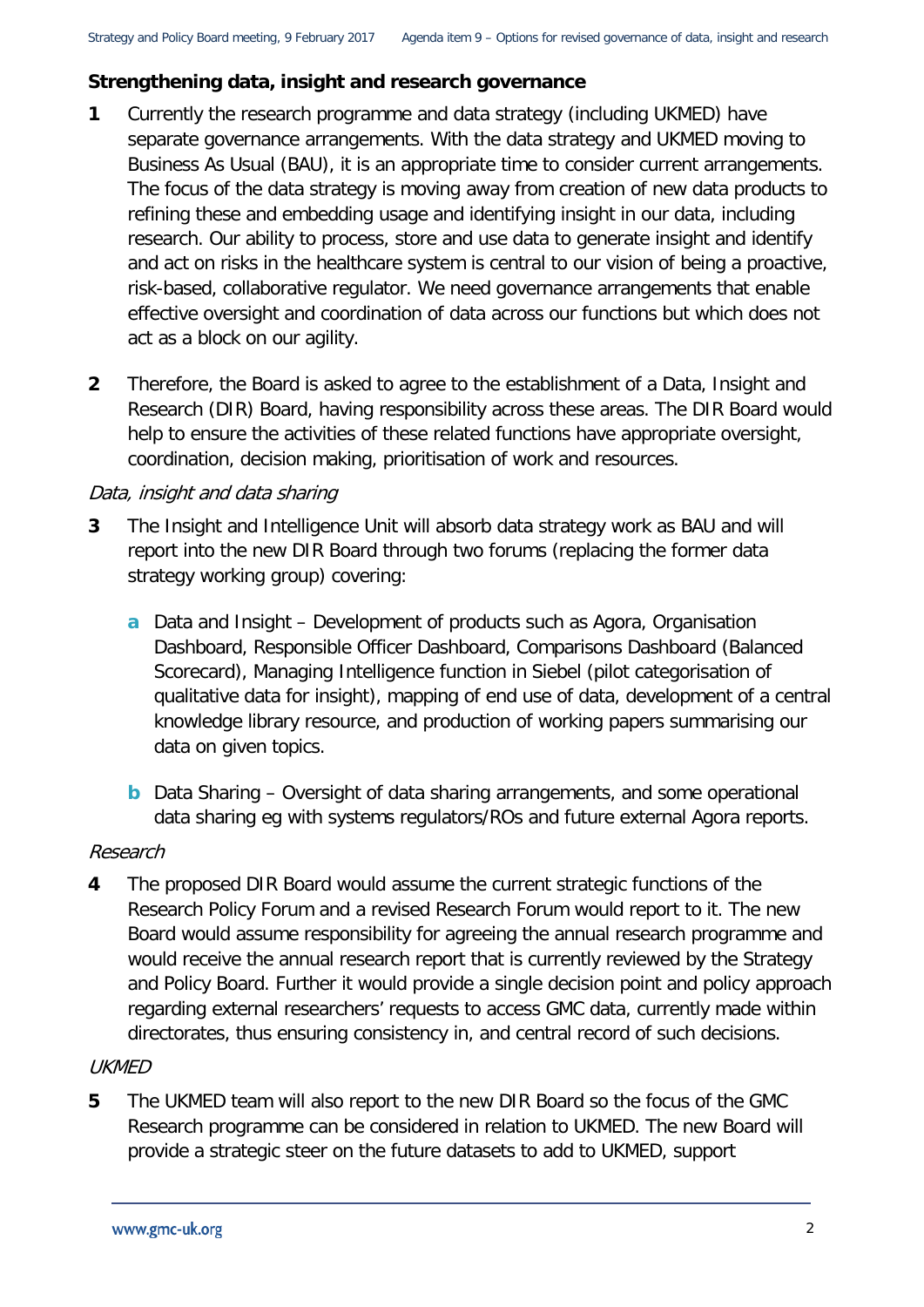procurement of external data that will provide value to the GMC and have oversight of research proposals submitted to UKMED.

### Business Intelligence and operational reporting

**6** The Board is asked to consider whether it would be appropriate for the DIR Board to include oversight of Business Intelligence (BI), including reporting to the Professional Standards Authority through the automated Chief Operating Officer (COO) Dashboard. The COO dashboard will be enhanced as BAU with the ambition of developing a suite of data tools. Benefits of having a single governance framework include central prioritisation of IS data team resources to develop tools and services. On the other hand, BI is used for a different purpose from insight/research data.



### **Proposed structure**

- **7** The proposed structure of the DIR Board is set out below, and draft terms of reference at Annex A. If agreed, processes would be developed to ensure the Board's decision making is appropriately supported.
- **8** The primary risk of setting up the Board is to create an unnecessary extra layer of governance which proves an inefficient use of staff time and the 'do nothing' option would avoid this. However it is proposed that the Board will only meet four times a year and it is intended that efficiencies will be created through the Board, for instance through processes for deciding on data requests being clear and consistent.
- **9** This Board will have forums for each area reporting into it and will report on progress to the Performance and Resources Board and (where appropriate) the Strategy and Policy Board.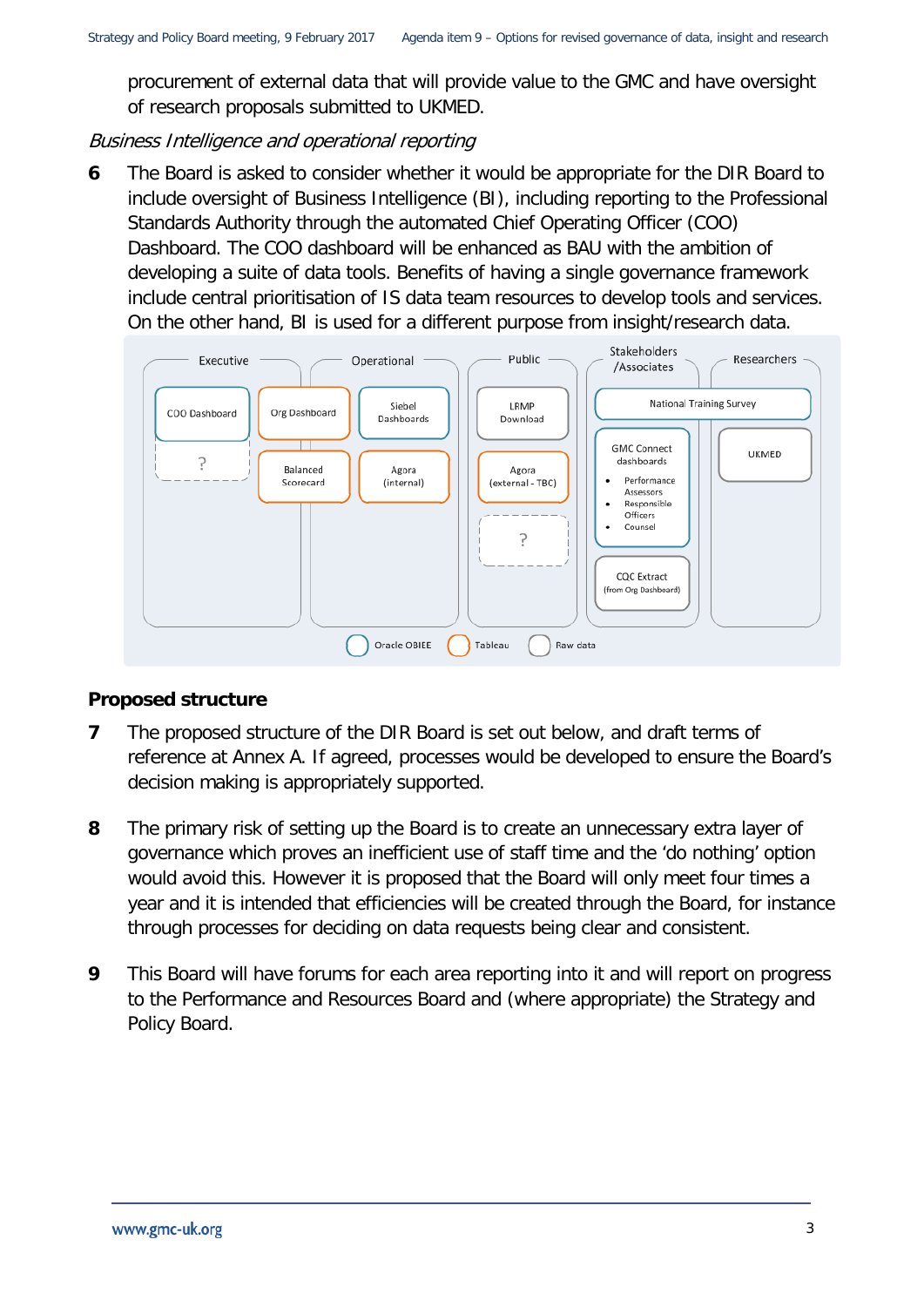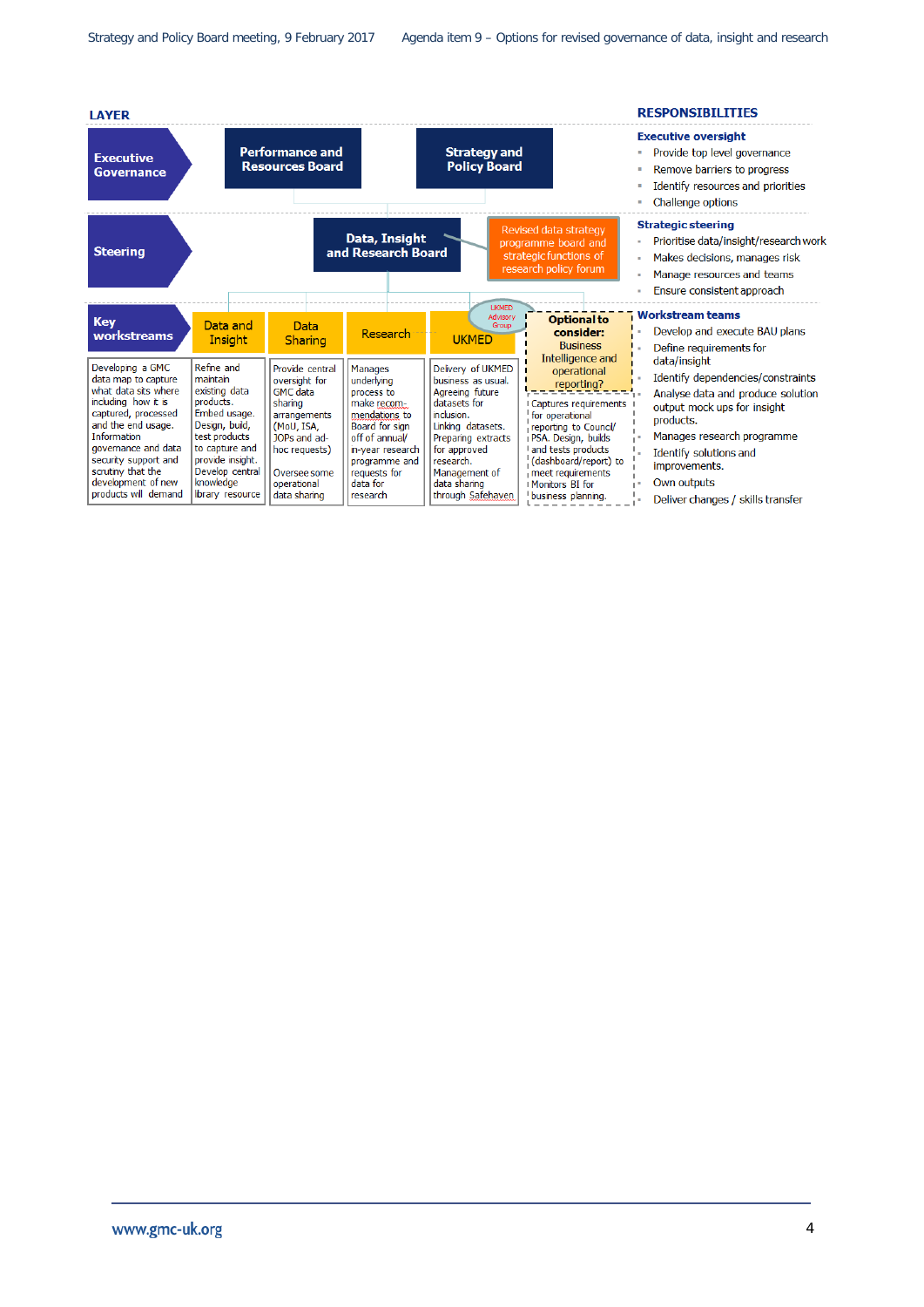# General **Medical** Council

### **9 – Options for revised governance of data, insight and research**

## **9 – Annex A**

### **Data, Insight and Research Board**

### **Draft Terms of Reference**

#### **Purpose**

- **1** The purpose of the Data, Insight and Research Board is to provide a central forum for oversight and decision making regarding the approach to the GMC's data, insight and research activities. This includes:
	- **a** Giving a strategic steer on the development of data and insight products and research across the GMC to align with the corporate strategy and business plan.
	- **b** Identifying and aligning data, insight and research requirements from each directorate and prioritising these for competing resources. This includes:
		- **i** Agreeing (or agree proposals for) the prioritisation and broad work programme of data and insight products, such as the development of selfservice dashboards or analytical working papers.
		- **ii** Approving the annual and in-year work programmes for research taking into consideration any opportunities from the data in UKMED and research proposals for and approved by UKMED.
		- **iii** Providing feedback on the prioritisation of datasets to add to UKMED that will give the maximum value and impact to the GMC.
	- **c** Making central decisions on external requests for GMC data for research.
	- **d** Informing policy development by ensuring appropriate use of findings from new knowledge coming out of data and insight products, data sharing agreements,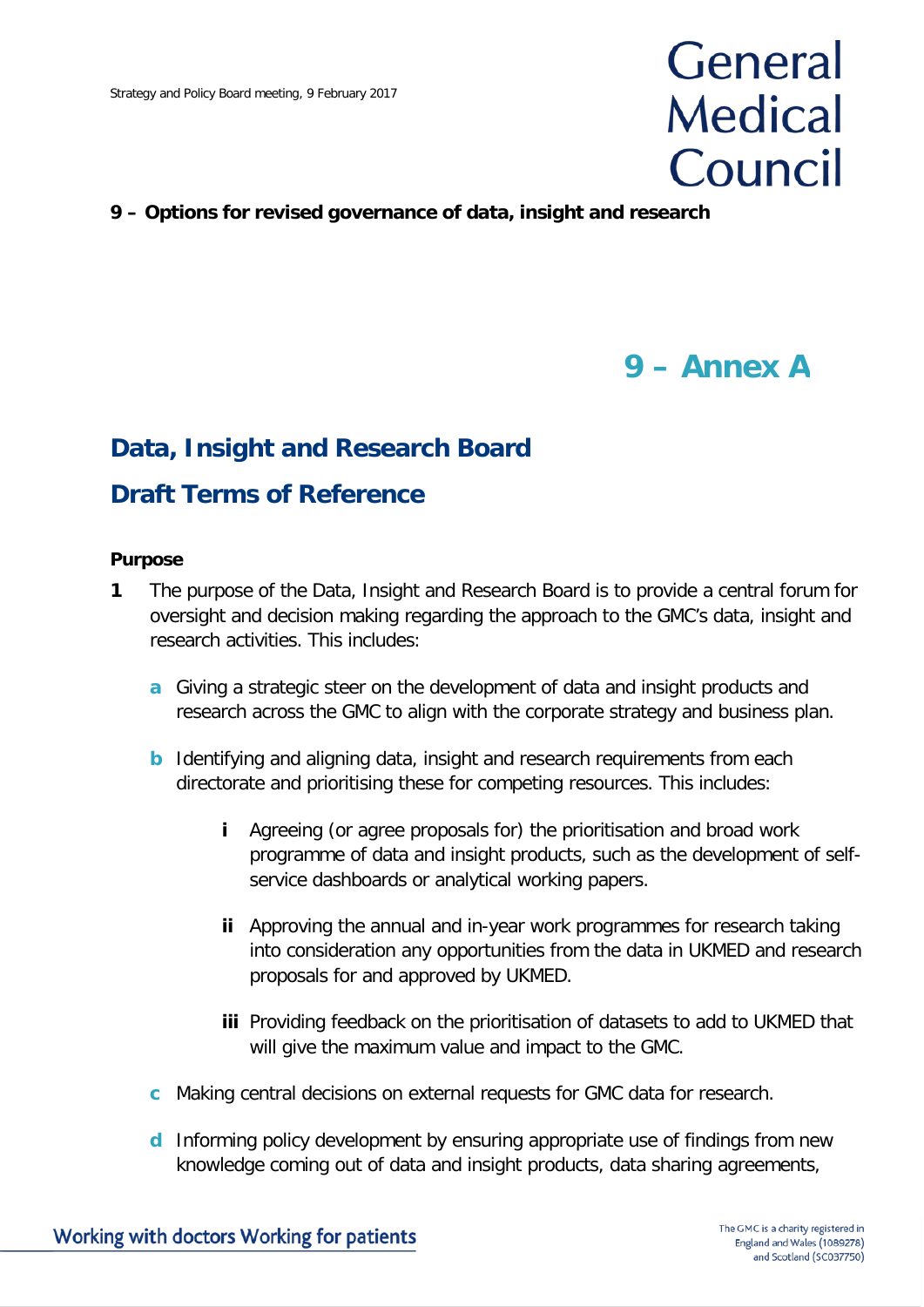commissioned research including those from UKMED and optionally business intelligence and reporting.

- **e** Supporting investment in procuring external data for wider value to the GMC.
- **f** Identifying and reviewing challenges with GMC and external data and responding to any data quality issues.
- **2** The remit of the Board covers elements of requests for data sharing externally, but will not include Information Access requests (Subject Access Requests, Freedom of Information requests or requests for registration or FtP information from the police and other prosecuting bodies).

### Duties and activities

- **3** The Board will review and direct development of data and insight products and commissioned research and have oversight of working groups/forums covering:
	- **a** Data and Insight
	- **b** Data Sharing
	- **c** Research
	- **d** UKMED
	- **e** Business Intelligence and Operational Reporting (to be considered)

#### Working arrangements

- **4** The Data, Insight and Research Board will meet every quarter for two hours. The executive leads will be the Director of Strategy and Communication and Director of Resources and Quality Assurance.
- **5** The Board will be chaired by the Director of Strategy and Communications and attended by nominees from each directorate as required for discussion of agenda items (to be confirmed).
- **6** Membership of the group should be kept under review to ensure the most appropriate attendees at subsequent meetings.
- **7** The Director of Strategy and Communications agrees the agenda and papers are agreed by the Assistant Director of Strategy and Communications.
- **8** Secretariat duties are undertaken by the Insight and Intelligence Unit. The DIR Board Secretary records actions and minutes each meeting.